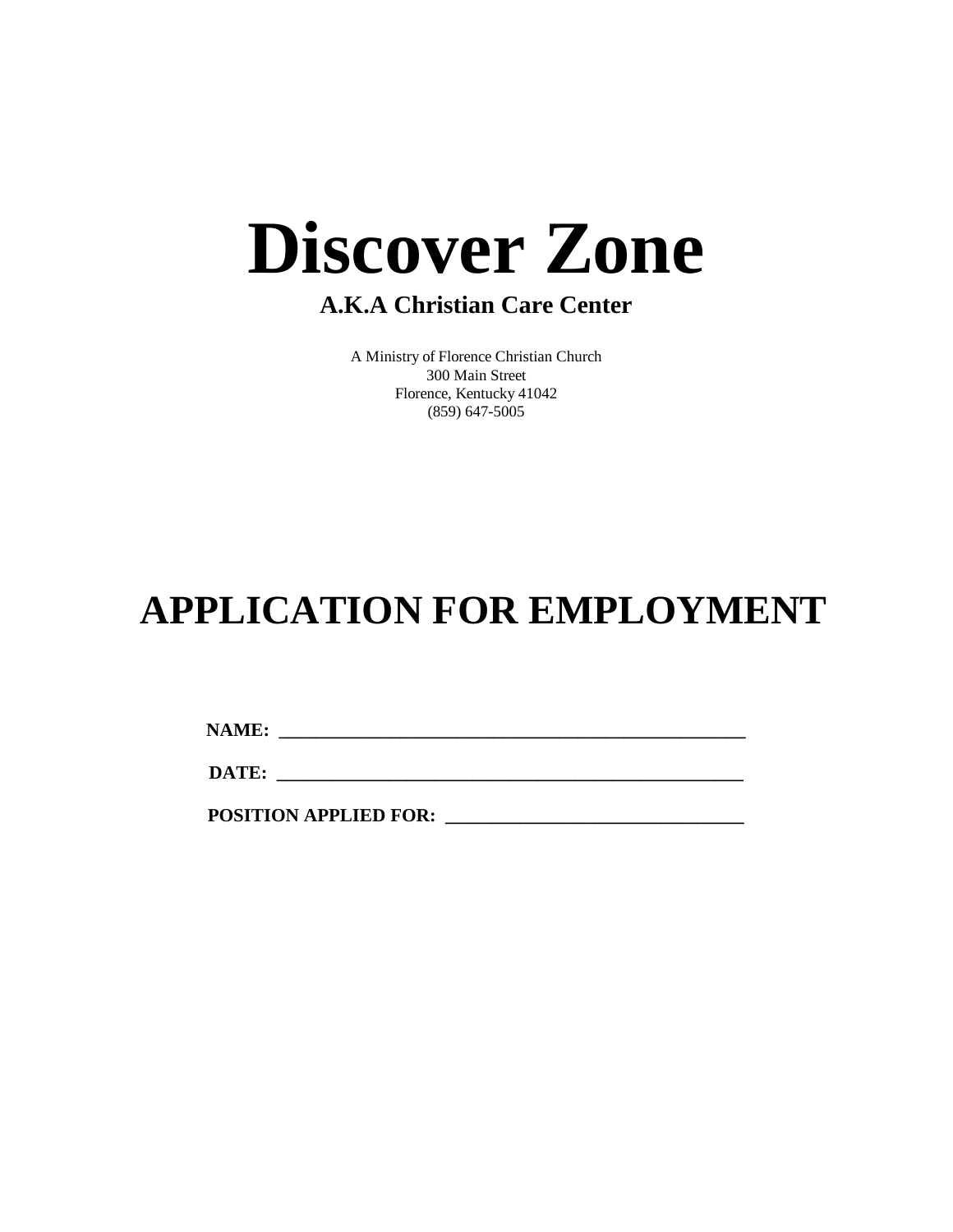**INSTRUCTIONS:** Please read carefully. Every item on this form must be answered to the best of your ability. Please print and use a pen. Your qualifications will be carefully reviewed and you will be given thorough consideration for any suitable vacancy. Upon employment, this application will become part of your permanent record with this company. Keep this in mind as you complete it. **Special Note:** You are not required to supply any information that is prohibited by Federal, State, or Local law. We are an Equal Opportunity Employer. You may request assistance to complete this application. **Please fill out each section completely.**

| <b>PERSONAL</b>             |                                                                                                                                     |                          |         |                                             |                                                 |  |
|-----------------------------|-------------------------------------------------------------------------------------------------------------------------------------|--------------------------|---------|---------------------------------------------|-------------------------------------------------|--|
| Name:                       | <u>Telephone Number:</u>                                                                                                            |                          |         |                                             |                                                 |  |
| First                       | <b>MI</b>                                                                                                                           | $\overline{\text{Last}}$ |         |                                             |                                                 |  |
|                             |                                                                                                                                     |                          |         |                                             |                                                 |  |
|                             | Box and Street                                                                                                                      |                          | City    |                                             | State<br>Zip Code                               |  |
| Previous Address: _________ |                                                                                                                                     |                          |         |                                             | Are you over the age of 18? _____ yes ______ no |  |
|                             |                                                                                                                                     |                          |         |                                             |                                                 |  |
|                             |                                                                                                                                     |                          |         |                                             |                                                 |  |
| <b>EDUCATION</b>            |                                                                                                                                     |                          |         |                                             |                                                 |  |
|                             |                                                                                                                                     |                          |         |                                             |                                                 |  |
|                             | Name                                                                                                                                |                          |         | Address                                     |                                                 |  |
|                             | Did you graduate? ______If no, last grade completed _____________________________                                                   |                          |         |                                             |                                                 |  |
|                             |                                                                                                                                     |                          |         |                                             |                                                 |  |
|                             | Name                                                                                                                                |                          | Address |                                             |                                                 |  |
|                             | Name                                                                                                                                |                          | Address |                                             |                                                 |  |
|                             |                                                                                                                                     |                          |         |                                             |                                                 |  |
|                             |                                                                                                                                     |                          |         |                                             |                                                 |  |
| Other Education:            |                                                                                                                                     |                          |         |                                             |                                                 |  |
|                             |                                                                                                                                     |                          |         |                                             |                                                 |  |
|                             |                                                                                                                                     |                          |         |                                             |                                                 |  |
|                             | List courses of study or training earned in Early Childhood Education, Child Development, and Elementary Education:                 |                          |         |                                             |                                                 |  |
|                             |                                                                                                                                     |                          |         |                                             |                                                 |  |
|                             |                                                                                                                                     |                          |         |                                             |                                                 |  |
| <b>EXPERIENCE</b>           |                                                                                                                                     |                          |         |                                             |                                                 |  |
|                             | List below all present and past employment, beginning with your most recent employer. You may use the back of this sheet if needed. |                          |         |                                             |                                                 |  |
|                             |                                                                                                                                     |                          |         | Starting Salary __________ per hour or week |                                                 |  |
|                             |                                                                                                                                     |                          |         | Last Salary _____________ per hour or week  |                                                 |  |
|                             |                                                                                                                                     |                          |         |                                             |                                                 |  |
|                             | Job Title                                                                                                                           |                          |         |                                             |                                                 |  |
|                             |                                                                                                                                     |                          |         |                                             |                                                 |  |

|                                             |                                            | Last Salary _______________ per hour or week |
|---------------------------------------------|--------------------------------------------|----------------------------------------------|
|                                             |                                            | Supervisor                                   |
|                                             |                                            |                                              |
|                                             |                                            |                                              |
|                                             |                                            |                                              |
| $\Box$ Please do not contact this employer. |                                            |                                              |
|                                             | ***                                        |                                              |
|                                             |                                            | Starting Salary __________ per hour or week  |
|                                             | Last Salary _____________ per hour or week |                                              |
|                                             |                                            | Supervisor                                   |
|                                             |                                            |                                              |
|                                             |                                            |                                              |
|                                             |                                            |                                              |
| $\Box$ Please do not contact this employer. |                                            |                                              |
|                                             | ***                                        |                                              |
|                                             |                                            | Starting Salary ___________ per hour or week |
|                                             |                                            | Last Salary _____________ per hour or week   |
|                                             |                                            |                                              |
| Job Title                                   |                                            |                                              |
|                                             |                                            |                                              |
|                                             |                                            |                                              |

 $\Box$  Please do not contact this employer.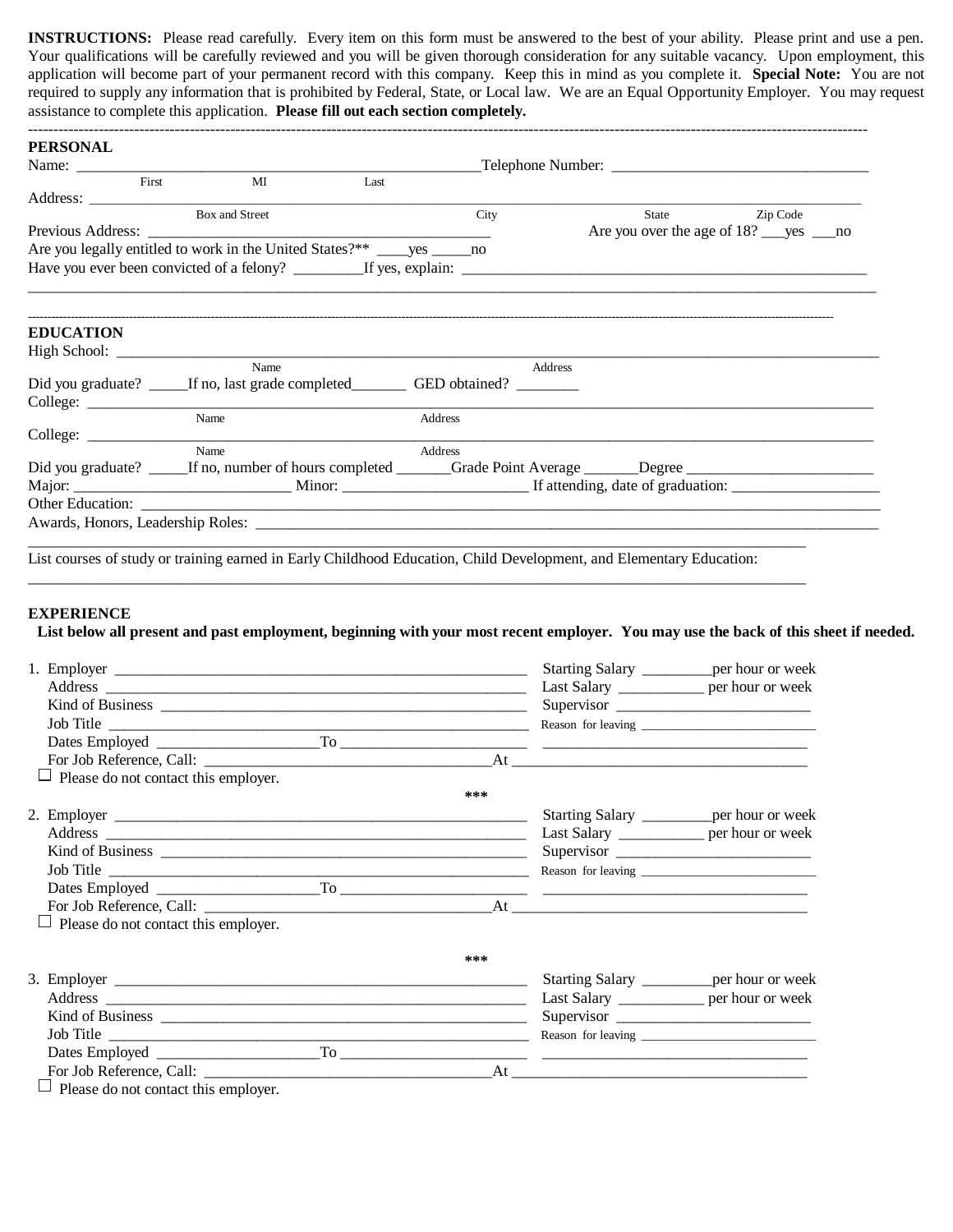| <b>GENERAL EMPLOYMENT INFORMATION</b>                                                                          |  |                                 |  |  |
|----------------------------------------------------------------------------------------------------------------|--|---------------------------------|--|--|
| Type of employment sought: ___regular full time ___regular part time ___temporary ___seasonal ___as needed     |  |                                 |  |  |
|                                                                                                                |  |                                 |  |  |
|                                                                                                                |  |                                 |  |  |
| List names of relatives currently employed by Florence Christian Church or a Ministry thereof:                 |  |                                 |  |  |
| Indicate hours you are available to work on the following days (or check Anytime if you have no restrictions): |  |                                 |  |  |
| Monday Tuesday                                                                                                 |  |                                 |  |  |
|                                                                                                                |  | Wednesday Thursday Friday       |  |  |
|                                                                                                                |  |                                 |  |  |
|                                                                                                                |  |                                 |  |  |
|                                                                                                                |  |                                 |  |  |
| In the following space, please describe what skills or talents you can contribute to this program:             |  |                                 |  |  |
|                                                                                                                |  |                                 |  |  |
|                                                                                                                |  |                                 |  |  |
|                                                                                                                |  |                                 |  |  |
|                                                                                                                |  |                                 |  |  |
|                                                                                                                |  |                                 |  |  |
|                                                                                                                |  |                                 |  |  |
|                                                                                                                |  | <b>CONDITIONS OF EMPLOYMENT</b> |  |  |

#### **Read carefully and sign below.**

**This company does not discriminate on the basis of race, color, religion, sex, national origin, citizenship, age marital status, or disability.**

The facts as stated on this application are true and correct. I understand that, if employed, false statements on this application may cause my immediate dismissal.

I authorize such background and personal reports as deemed necessary to verify that the information I have supplied is true and accurate and to determine my fitness for this job. A copy of this authorization is as valid as the original.

I understand that I may be required to work overtime as a condition of being employed here.

I understand that neither this application nor any communication by a management representative is intended to create or does create a contract of employment, offer, or promise of employment. I acknowledge that if hired by the company, employment is on an at will basis. This means the company is free to terminate my employment at any time, with or without cause or advance notice, in accordance with State Law and acceptance of employment is not a contract of employment for any specified time. Similarly, I am free to terminate my employment with the company at any time for any reason. This at will provision may be modified or waived only in a written agreement signed by an authorized representative of the company and me. I agree to conform to the rules and regulations of the company and I understand that the company has complete discretion to modify such rules and at any time except that it will not modify its policy of employment at will.

Upon separation of employment, I authorize this company to withhold from my final pay check any monies owed to them by me.  $\blacksquare$   $\blacksquare$   $\blacksquare$   $\blacksquare$   $\blacksquare$   $\blacksquare$   $\blacksquare$   $\blacksquare$   $\blacksquare$   $\blacksquare$   $\blacksquare$   $\blacksquare$   $\blacksquare$   $\blacksquare$   $\blacksquare$   $\blacksquare$   $\blacksquare$   $\blacksquare$   $\blacksquare$   $\blacksquare$   $\blacksquare$   $\blacksquare$   $\blacksquare$   $\blacksquare$   $\blacksquare$   $\blacksquare$   $\blacksquare$   $\blacksquare$   $\blacksquare$   $\blacksquare$   $\blacksquare$   $\blacksquare$ 

**-------------------------------------------------------------------------------------------------------------------------------------------------------------------**

#### **AUTHORIZATION FOR CRIMINAL RECORD CHECK**

I am being considered for volunteer employment at the Florence Christian Church/The Zone Child Care Programs. I authorize their representative to conduct a criminal record check through the Administrative Office of the Court and the Cabinet for Families and Children. In the event I have not resided in the Commonwealth of Kentucky for Five years I give further permission for a background check to be completed from the state(s) I resided in prior to Kentucky.

#### **FOR THIS TYPE OF EMPLOYMENT, STATE LAW REQUIRES A CRIMINAL RECORD CHECK AS A CONDITION OF EMPLOYMENT.**

 My signature below is a request to any local, state, or federal law enforcement agency to release whatever information is requested by the employer representative. You further state that: please initial \_\_\_\_\_ I have not been convicted of any crimes against children. \_\_\_\_\_ I have not had in the past nor do I have any ongoing substantiated claims of child abuse or neglect. I am not a registered sex offender, nor have I any criminal activity of sexual nature.

**DATE \_\_\_\_\_\_\_\_\_\_\_\_\_\_\_\_\_\_\_\_\_\_\_ SIGNATURE \_\_\_\_\_\_\_\_\_\_\_\_\_\_\_\_\_\_\_\_\_\_\_\_\_\_\_\_\_\_\_\_\_\_\_\_\_\_\_\_\_\_\_\_\_\_\_\_\_\_\_**

**-------------------------------------------------------------------------------------------------------------------------------------------------------------------**